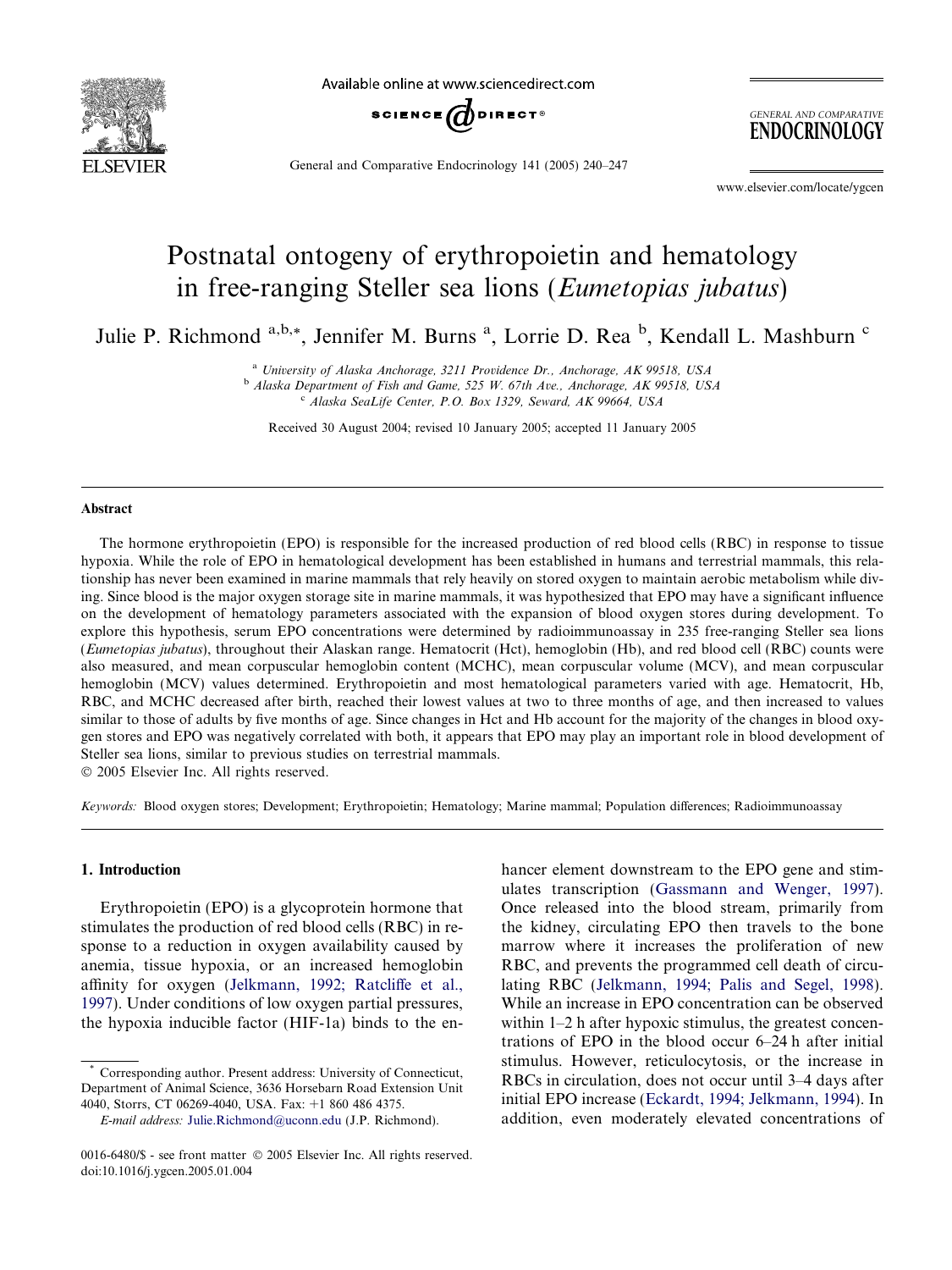EPO can maintain an increased production of RBCs, or erythropoiesis [\(Eckardt, 1994](#page-7-0)).

Although research has primarily focused on the importance of EPO under conditions of physiological stress and disease, EPO may also play an important role in maintenance of oxygen homeostasis during neonatal development. Shortly after birth, most mammalian neonates experience a reduction in circulating hematocrit (Hct) and hemoglobin (Hb) concentrations due primarily to the relatively oxygen rich environment experienced by the neonate compared with that of the fetus [\(Palis](#page-7-0) [and Segel, 1998](#page-7-0)). This normal 'physiological anemia of infancy' generally persists throughout the nursing period with Hct and Hb concentrations typically reaching their lowest point around weaning [\(Halvorsen and Bechens](#page-7-0)[teen, 2002](#page-7-0)). Following the transition to independent foraging, Hct and Hb values slowly increase as animal growth stimulates tissue demand for more oxygen [\(Hal](#page-7-0)[vorsen and Bechensteen, 2002\)](#page-7-0). Erythropoietin has been shown to play a role in these developmental changes ([Kling et al., 1996](#page-7-0)). Typically, EPO concentrations are low at birth, become elevated when Hct and Hb reach their lowest point, and gradually decline towards normal adult values as Hct and Hb increase to adult values ([Halvorsen and Bechensteen, 2002; Kling et al., 1996\)](#page-7-0). A similar inverse relationship between EPO and Hct (and Hb) has been observed in adult mammals in response to hypoxia ([Goldberg et al., 1993; Jelkmann,](#page-7-0) [1992](#page-7-0)).

Blood development is particularly important in species that rely heavily on increased oxygen storage capacity for diving and foraging activity. To sustain aerobic function during dives, adult marine mammals have a larger blood volume, and elevated hematocrit (Hct) and hemoglobin (Hb) values as compared with terrestrial species [\(Lenfant et al., 1970\)](#page-7-0). While blood typically accounts for more than 50% of the total oxygen reserves in adult marine mammals ([Kooyman, 1985\)](#page-7-0), neonates have blood oxygen stores that are significantly lower than those of adults [\(Burns and Castellini, 1996; Clark,](#page-6-0) [2004; Horning and Trillmich, 1997\)](#page-6-0), and these stores must increase in size before juveniles can dive and forage efficiently.

Steller sea lions (Eumetopias jubatus) provide a unique subject in which to study the role of EPO in the development of blood oxygen storage capacity. Young sea lions have a protracted nursing period that can last for up to 2 years [\(Calkins and Pitcher, 1982; Merrick](#page-6-0) [et al., 1988](#page-6-0)). Pups do not enter the water for several weeks after birth, and do not begin to swim and dive routinely until 5–6 months of age ([Loughlin et al.,](#page-7-0) [2003; Raum-Suryan et al., 2002](#page-7-0)). Juveniles are not capable of movements and dive behavior similar to adults until at least 1 year of age [\(Loughlin et al., 2003; Pitcher](#page-7-0) [et al., In review](#page-7-0)). Because pups begin to dive well before weaning, blood oxygen stores must increase prior to

weaning. To assess whether this earlier development of blood oxygen stores is due to increased EPO production, as in terrestrial young, this study investigated developmental changes in hematology and in serum EPO concentrations in juvenile Steller sea lions.

# 2. Methods

#### 2.1. Animal collection and age determination

Between 2000 and 2003, 455 Steller sea lions ranging in age from 1 month to greater than 3 years were captured throughout their Alaskan range by the Alaska Department of Fish and Game (ADFG), the National Marine Mammal Laboratory (NMML), and the Alaska SeaLife Center (ASLC). Archived serum samples were obtained from two adult males and four adult females captured in 1977, and five adult females captured in 1996. Individuals originated from three different populations: Southeast Alaska (SEA) ranging from the southern border of Alaska north to Cape Suckling, Prince William Sound (PWS) from Cape Suckling west to the Gulf of Alaska, and the Aleutian Islands (AI), including Kodiak west to the Alaskan end of the Aleutian chain ([Fig. 1](#page-2-0); [Raum-Suryan et al., 2002](#page-7-0)). One-month-old sea lions were captured on their natal rookery using hoop nets, 2-month to 3-year-olds were captured using an underwater capture method developed by the ADFG ([Raum-Suryan et al., 2004](#page-7-0)), and adult animals were captured following remote immobilization with telazol ([Heath et al., 1996\)](#page-7-0). Pups captured on rookeries that lacked an umbilicus were estimated to be 4 weeks of age  $(\pm 2$  weeks) based on the average pupping date of June 15 ([Pitcher et al., 2001\)](#page-7-0). Age determination for older animals was assessed using date, body size, and degree of canine tooth eruption, or canine growth annuli ([King et al., 2003; Laws, 1962\)](#page-7-0).

#### 2.2. Blood collection and analysis

Approximately, 1–2 h postcapture sea lions were anesthetized with isoflurane gas based on methods outlined in [Heath et al. \(1997\).](#page-7-0) Blood was collected from the interdigitial rear flipper vein or caudal gluteal vein as soon as anesthesia took full effect to standardize protocols and minimize the effect of isoflurane on Hct [\(Cas](#page-6-0)[tellini et al., 1996\)](#page-6-0). Two additional blood samples were collected at a minimum of 2 and 2.5 h after initial sampling on a subset of 29 individuals. Hematocrit was determined in duplicate using heparanized whole blood on a standard clinical microhematocrit centrifuge, and Hb were analyzed using the methanocyanide technique (525-A, Sigma–Aldrich, St. Louis, MO). Red blood cell counts were performed in duplicate using a hemocytometer on blood collected into EDTA-vacutainers. Mean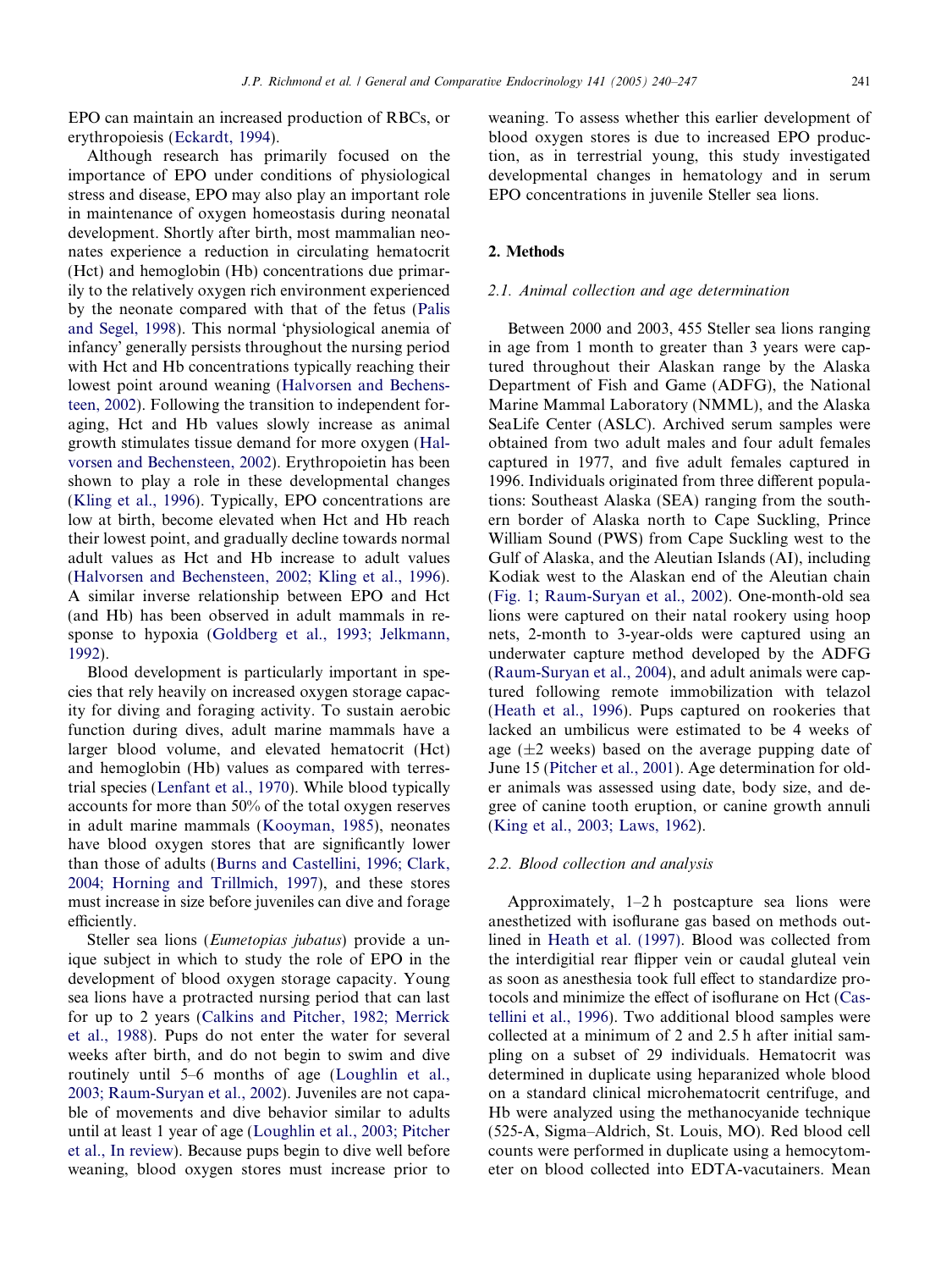<span id="page-2-0"></span>

Fig. 1. Map of Alaska showing Steller sea lion haulouts with black circles, and divisions between Southeast Alaska (SEA), Prince William Sound (PWS), and Aleutian Islands (AI) sampling regions.

corpuscular volume (MCV), mean corpuscular hemoglobin (MCH), and mean corpuscular hemoglobin concentration (MCHC) were calculated in individuals from measured Hct, Hb, and RBC values. Blood collected into serum separator vacutainers was allowed to coagulate for 30–60 min, after which samples were centrifuged for 8 min, and the serum was decanted and frozen on dry ice prior to storage at  $-80$  °C until analysis.

Serum EPO concentrations were determined in duplicate by radioimmunoassay (RIA 1100, Diagnostic Systems Laboratories, Webster, TX). Assay protocols were slightly modified for use with Steller sea lion serum as follows: sea lion serum was incubated with rabbit anti-human EPO serum for  $8 h$ ,  $125$ I EPO label was added and incubated for 18 h, samples were incubated for 30 min after the addition of the precipitating reagent, samples were then centrifuged at  $0^{\circ}$ C at  $1500g$  for 30 min, and the supernate was decanted. The radioactivity of the pellet was determined using a Diagnostic Products Corporation (Los Angeles, CA) C-12 Gamma counter. The standard curve ranged from 1.25 to 200 mU/ml. Four groups of pooled samples were used for assay validations: female pups, male pups, adult females, and adult males. Serial dilutions of the pooled samples showed a parallel relationship to the standard curve. Accuracy was high with a strong linear relationship between mass added (MA) and mass recovered (MR) in all pooled groups: male  $pump_{MR} = 1.001(MA) - 1.396$ ,  $R^2 = 0.996$ ; female pup<sub>MR</sub> = 0.989(MA) – 0.750,  $R^2 =$ 0.993; male adult<sub>MR</sub> =  $0.868(MA) - 0.210$ ,  $R^2 = 0.996$ ; female adult<sub>MR</sub> =  $0.9575$ (MA) – 1.0132,  $R^2 = 0.992$ . Percent recovery ranged from 74 to 98%. Intra-assay and inter-assay coefficient of variation were less than 10 and 14%, respectively. Immunoblot analysis with horse sera showed that the linear parallelism demonstrated by serial dilution from the RIA for EPO did accurately reflect EPO concentrations and therefore no further validations were performed [\(Kearns et al., 2000](#page-7-0)).

## 2.3. Statistical analysis

To determine if EPO concentrations changed predictably over the holding period, serial samples collected from individuals were analyzed using a repeated measures ANOVA, for animals in three age classes: young of the year  $(\leq 12 \text{ months})$ , yearlings  $(12-24 \text{ months})$ , and juveniles  $(>=24 \text{ months})$ . The effect of time of day was evaluated using a periodic regression analysis ([Bats](#page-6-0)[chelet, 1981](#page-6-0)). To determine if sex, population, age, or their interactions significantly influenced EPO concentrations or any other blood parameters independently, animals were grouped into 1 month age categories, and three-way ANOVAs were run. When possible the initial blood sample was used in this analysis. Tukey post hoc tests were used to identify significant within factor differences. If region was identified as a significant factor, then each region was analyzed separately for age and sex effects. Due to small sample size, data from Aleutian Islands animals are shown for comparison purposes only. To establish whether EPO concentrations varied in response to Hct, Hb, or RBC, a linear regression analysis was performed for those animals in which both values were known  $(n = 219, n = 154, n = 59)$ . respectively). Statistical analyses were completed using SPSS software package. Prior to all analyses, variables tested passed the Kolmogorov–Smirnov test for normality. Means are reported ±SE. Values were considered significant if  $P \leq 0.05$ .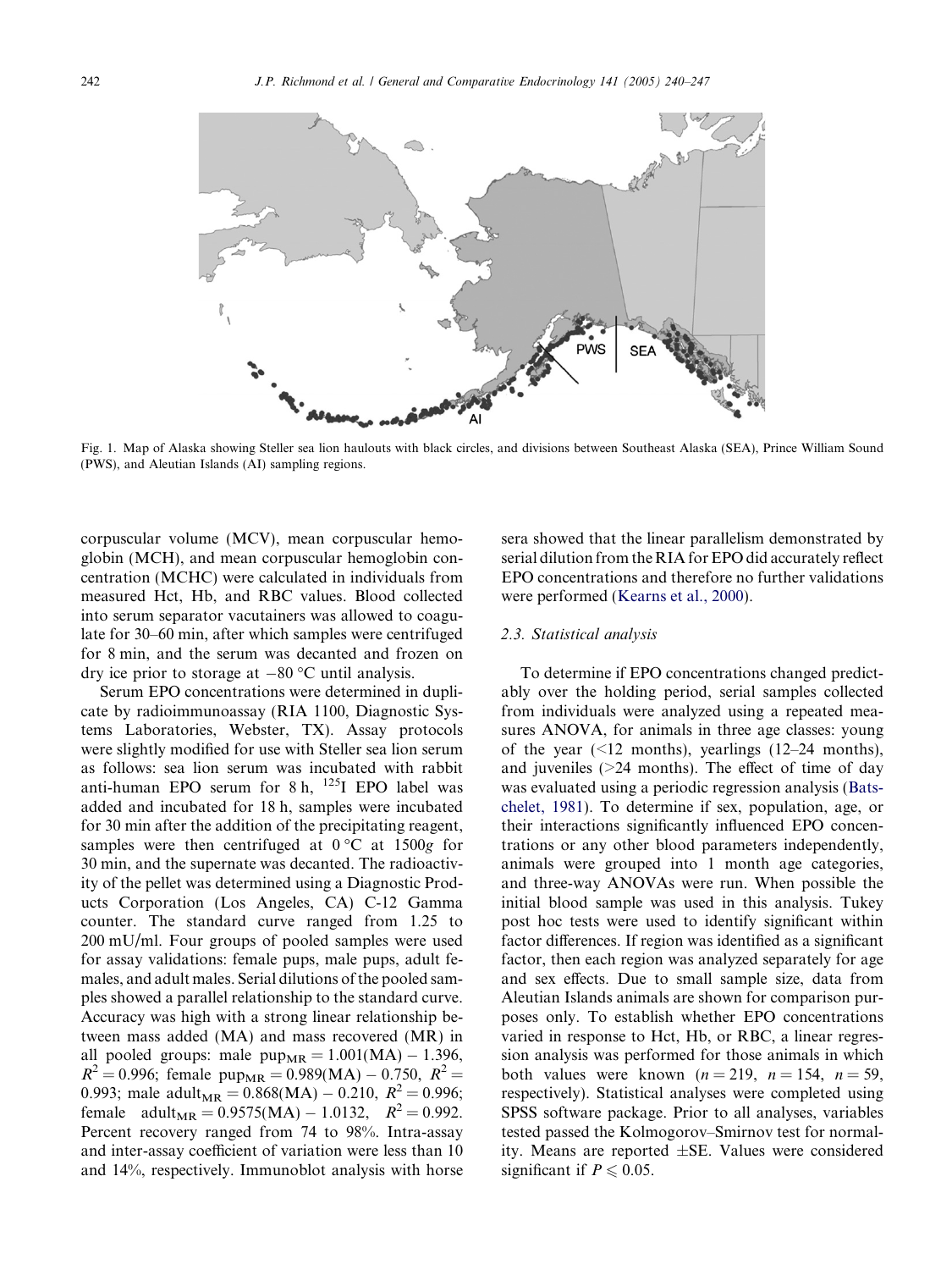#### 3. Results

#### 3.1. Erythropoietin

Erythropoietin concentrations were determined for 235 sea lions ranging in age from 1 month to 10 years. There were no systematic changes in EPO concentrations during handling  $(F_{2,24} = 2.453, P = 0.107;$  Fig. 2), and the average absolute individual change was less than the differences observed among age classes (mean  $3.3 \pm 2.8$  mU, range 0–10.8 mU). Therefore, we conclude that the findings reported here, are not artifacts of handling but instead represent developmental changes. No circadian pattern was detected in EPO concentrations with respect to time of day  $(F_{12,198} = 0.361,$  $P = 0.698$ ,  $R^2 = 0.004$ .

EPO concentration varied significantly in response to animal age, population, and the interaction of age and population  $(F_{1,144} = 6.056, P = 0.015; F_{18,144} = 5.082,$  $P < 0.001$ ;  $F_{8,144} = 2.144$ ,  $P = 0.035$ ), respectively, while sex had no effect  $(F_{1,144} = 0.878, P = 0.350)$ . Even though sea lions from SEA generally had greater EPO concentrations than those of the same age from PWS, the overall pattern of change with age was similar between populations (Fig. 3). In general, EPO concentrations were elevated in neonates (3.5–64.4 mU/ml,  $20.2 \pm 1.9$ ), decreased in animals around 5 months of age  $(1.5-26.3 \text{ mU/ml}, 9.1 \pm 0.3)$ , and then remained fairly constant with age, at concentrations similar to those of adults  $(4-18 \text{ mU/ml}, 7.6 \pm 0.5)$ . One severely anemic 5-month-old pup with an Hct of 15% (normal for that age class was 39%) was not included in the analysis, but had an EPO concentration of 113.7 mU/ml, more than 12 times the average for that age class.



Fig. 2. The absolute change in erythropoietin (EPO) concentration during the holding time of 29 sea lions onboard research vessel. Values shown indicate difference from initial sample, so that negative post values represent a decrease in EPO concentration from the initial sample. Post 1 and 2 sample times are a minimum of 2 and 2.5 h from initial sample, respectively. Lines connect samples from individual sea lions.



Fig. 3. Change in erythropoietin (EPO) and hematocrit (Hct) concentration with age for Steller sea lions captured in Southeast Alaska (SEA), Prince William Sound (PWS), and the Aleutian Islands (AI). Values from AI are shown for comparison only. Sample sizes for populations are given in legend. Age category sample sizes range from 5 to 10 individuals unless otherwise annotated in Hct graph. Values shown are mean  $\pm$  SE. Average EPO concentrations above dotted line (mean adult value) represents moderate elevation. Adult female hematocrit represented by solid line shown for comparison ([Castellini](#page-6-0) [et al., 1996](#page-6-0)).

#### 3.2. Hematology parameters

Hematocrit showed the opposite developmental pattern to EPO. Similar to EPO, Hct varied significantly with population and age  $(F_{1,311} = 9.818, P = 0.002;$  $F_{17,311} = 31.999$ ,  $P < 0.001$ ), but not sex  $(F_{1,311} =$ 0.708,  $P = 0.401$ . Hematocrit values decreased after birth, reached the lowest point in animals of approximately 3 months of age, and then increased until values were similar to those of older age classes by 5 months of age (SEA  $38.6 \pm 0.8$ , PWS  $39.2 \pm 0.6$ ). In general, sea lions from PWS tended to have greater Hct values than those from SEA, but the overall pattern of change with age was similar.

The developmental patterns seen in Hb, RBC, and MCHC were similar to that of Hct [\(Fig. 4](#page-4-0)). All blood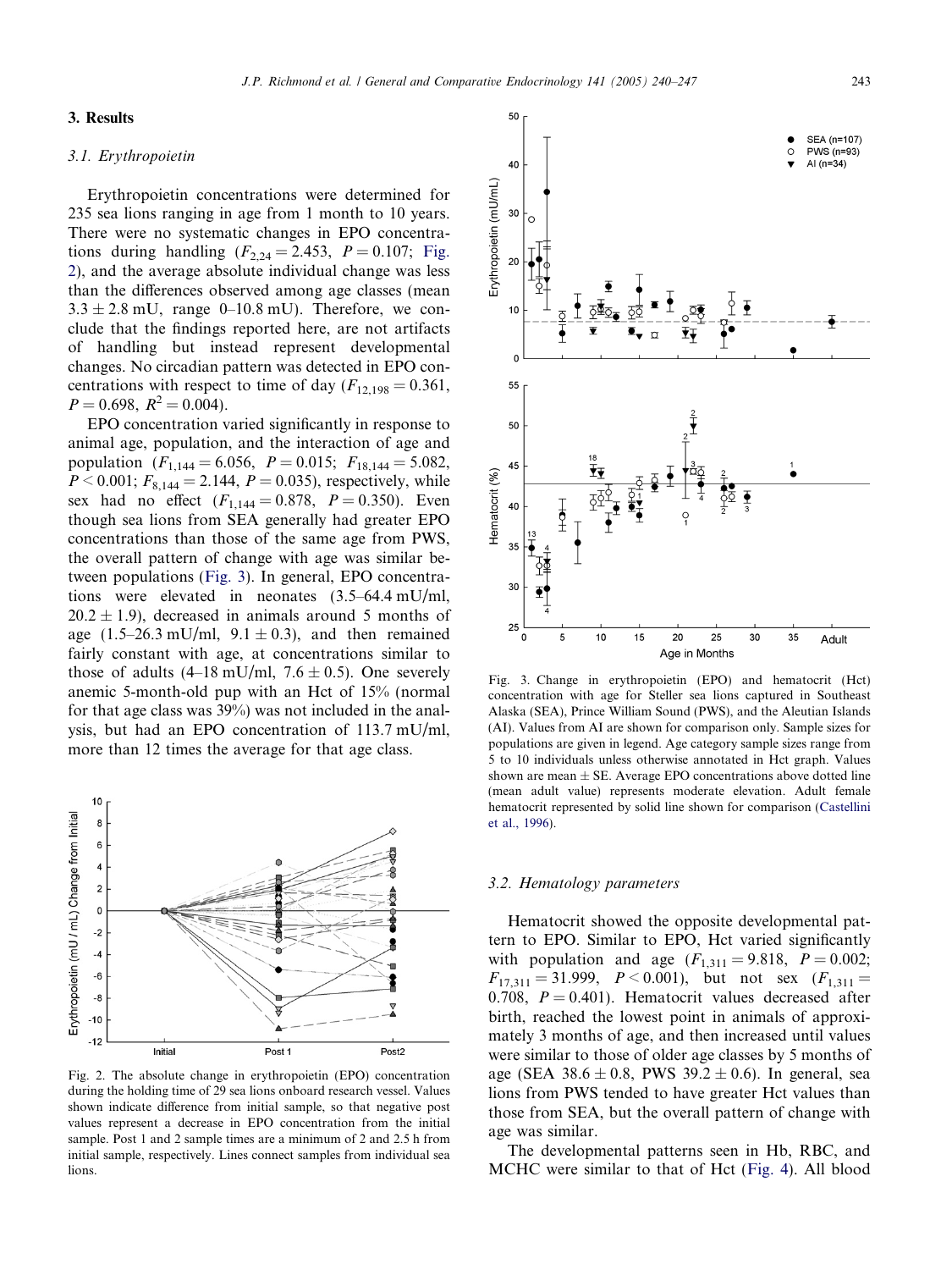<span id="page-4-0"></span>

Fig. 4. Developmental trends in (A) hemoglobin ( $n = 346$ ), (B) mean corpuscular hemoglobin content (MCHC,  $n = 346$ ), and (C) red blood cell counts (RBC,  $n = 170$ ) for Steller sea lions from all regions combined. Sample size for each age category given above data point in hemoglobin graph. Age categories sample sizes are identical among hematology parameters unless otherwise annotated.

parameters measured, except MCH, showed a significant relationship with age but not sex or population (age effects Hb:  $F_{15,233} = 25.973$ ,  $P < 0.001$ ; MCHC:  $F_{15,233} = 6.888$ ,  $P < 0.001$ ; RBC:  $F_{11,116} = 7.657$ ,  $P < 0.001$ ; MCV:  $F_{11,116} = 2.984$ ,  $P = 0.002$ ). Contrary to the developmental pattern seen in other blood parameters, MCV decreased for the first 7 months, and then increased to values similar to older individuals by 9 months of age (Table 1).

There were significant correlations between EPO concentrations and the hematological parameters upon which EPO acts. Over all age classes, EPO was negatively correlated with Hct (EPO =  $-0.987$ Hct + 50.458,  $R^2$  = 0.389,  $P \le 0.001$ ; Fig. 5) and Hb (EPO = -2.049Hb + 41.145,  $R^2 = 0.362$ ,  $P \le 0.001$ ). In addition, when animals younger than 3 months of age were analyzed separately from animals older than 3 months, Hct had a larger effect and explained more of the variance in concentrations of EPO in younger animals (Fig. 5).

Table 1

Hematology values for Steller sea lions throughout development, with all populations combined

| an populations comomed |                |                  |
|------------------------|----------------|------------------|
| Sample size            | MCH (pg)       | MCV(fL)          |
| 25                     | $40.6 \pm 0.9$ | $112.6 \pm 2.3$  |
| $\mathbf{3}$           | $35.7 \pm 2.5$ | $106.2 \pm 5.9$  |
| 18                     | $40.7 \pm 1.9$ | $107.1 \pm 5.2$  |
| 10                     | $38.1 \pm 0.9$ | $101.0 \pm 2.0$  |
| 8                      | ND             | $90.6 \pm 4.2$   |
| 12, 13                 | $42.2 \pm 0.7$ | $113.8 \pm 2.1$  |
| 5                      | $48.4 \pm 8.1$ | $122.9 \pm 19.2$ |
| 20                     | $38.3 \pm 1.2$ | $104.0 \pm 3.2$  |
| 18                     | $39.5 \pm 0.8$ | $110.7 \pm 2.7$  |
| 19                     | $40.3 \pm 1.0$ | $104.6 \pm 2.7$  |
| 8                      | $37.6 \pm 3.1$ | $104.5 \pm 7.7$  |
| 4                      | ND             | $95.2 \pm 5.5$   |
| $\overline{2}$         | $37.6 \pm 3.1$ | $104.5 \pm 7.7$  |
| $\overline{c}$         | $54.5 \pm 4.2$ | $143.3 \pm 11.2$ |
| 1                      | 35.7           | 95.6             |
| 4                      | $44.8 \pm 1.4$ | $111.4 \pm 3.7$  |
|                        |                |                  |

Mean corpuscular hemoglobin (MCH) and mean corpuscular volume (MCV) values shown are mean  $\pm$  SE. ND indicates no data available. Samples from Aleutian Islands only.



Fig. 5. Correlation between hematocrit and erythropoietin for individual sea lions for two different age groups. The best-fit least squares regression line for pups 1–3 months of age is shown with a solid line  $(EPO<sub>1-3mo</sub> = -2.306Hct<sub>1-3mo</sub> + 94.653, R<sup>2</sup> = 0.416, P < 0.001)$  and animals greater than 3 months are shown with broken line  $(EPO_{>3mo} = -0.396$ Hct<sub>> 3mo</sub> + 25.533,  $R^2 = 0.104$ ,  $P < 0.001$ ).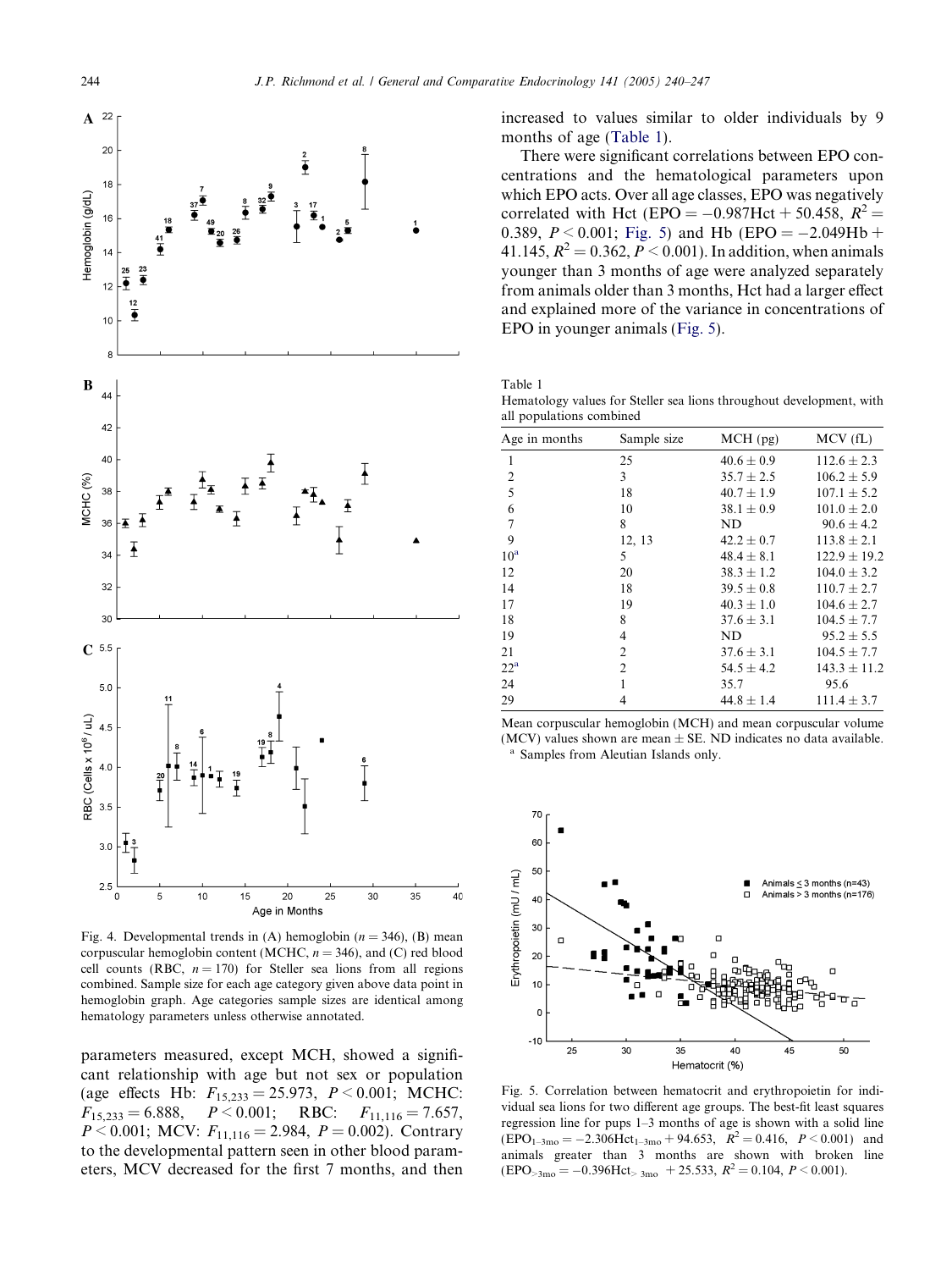## 4. Discussion

This study successfully measured EPO concentrations in free-ranging Steller sea lions throughout development. Erythropoietin values determined for adult Steller sea lions (4–18 mU/ml) were similar to values reported for humans  $(6-32 \text{ mU/ml})$ , cats  $(3-38 \text{ mU/ml})$ , dogs  $(7-37 \text{ mU/ml})$ , rough-toothed dolphins  $(7-29 \text{ mU/ml})$ , and harbor seals (1–12 mU/ml) ([Clark, 2004; Cook](#page-7-0) [and Lothrop, 1994; Jelkmann, 1994; Manire and Rhine](#page-7-0)[hart, 2000](#page-7-0)). As in terrestrial mammals, age significantly influenced concentrations of EPO in Steller sea lions. One-month-old pups had EPO values greater than adults which continued to increase and peak at 3 months of age, after which they declined to adult concentrations. Although this pattern of increase followed by decline has been seen in other species [\(Halvorsen and](#page-7-0) [Bechensteen, 2002; Kling et al., 1996\)](#page-7-0), Steller sea lions maintained elevated EPO concentrations for an extended period of time compared with terrestrial species. For example, in humans EPO concentrations are low after birth, increase twofold during the second month of life, but begin to decline towards adult values by 3 months of age ([Halvorsen and Bechensteen, 2002; Jelk](#page-7-0)[mann, 1992; Kling et al., 1996\)](#page-7-0). Steller sea lion pups not only sustained elevated EPO concentrations throughout the first 3 months of life, but their EPO values also reached concentrations three times greater than those seen in adults. Since the half-life of EPO is less than 3h ([Jelkmann, 1992](#page-7-0)), these sustained concentrations represent a significant maintenance production, and suggest that EPO plays an important role in blood development in a young diving mammal.

The negative correlation between EPO and developmental changes in hematology was similar to that seen in terrestrial mammals. As with other species, increased EPO was associated with increases in Hct and Hb ([Bechensteen et al., 1996; Kling et al., 1996; Pechereau](#page-6-0) [et al., 1997\)](#page-6-0). In Steller sea lions, this relationship was probably stronger in early development due to the substantial role that EPO plays in the regulation of erythropoiesis during the early anemia of infancy [\(Kling et al.,](#page-7-0) [1996](#page-7-0)). Once Hct increased and anemia was alleviated, Steller sea lion EPO concentrations decreased to adult values, similar to the pattern seen in other species [\(Hal](#page-7-0)[vorsen and Bechensteen, 2002\)](#page-7-0). For Steller sea lions, this occurred at 5 months of age, once young pups began to spend more time in the water and dive to increased depth ([Pitcher et al., In review\)](#page-7-0), suggesting that diving activity may be delayed until blood oxygen stores have matured. In addition, the decline in growth rates that occurs in animals around 5 months of age (ADFG, unpublished data) may reduce the burden of erythropoiesis associated with growth. Remarkably, increases in Hct and Hb were seen even after EPO activity diminished. This implies that either maintenance concentrations of EPO were enough to continue elevated levels of erythropoiesis, or suggests that other factors were involved in the continued increase in blood oxygen stores. Since previous work has shown that even moderately elevated values of EPO can maintain increased erythropoiesis activity ([Eckardt, 1994\)](#page-7-0), EPO could still influence later blood development in the Steller sea lion.

An unexpected result from this research was the difference in hematology and EPO values among sea lions from different populations. Previous research comparing hematology of neonate Steller sea lions in the Aleutian Islands with individuals in the Gulf of Alaska (comparable to our PWS region) indicated no difference between populations [\(Rea et al., 1998](#page-7-0)). However, we were unable to compare PWS and the Aleutian Islands due to small sample size in the Aleutians, and may have found similar results if comparisons between these two populations were possible. Variability in the magnitude of the early anemia can differ among populations in response to environmental factors, such as parasite load and protein intake ([Davis et al., 1995; Halvorsen and Bechensteen,](#page-7-0) [2002; Roletto, 1993](#page-7-0)). Indeed, preliminary research suggests that greater than 50% of Steller sea lions between 2 and 3 months of age have hookworms, and hookworm-infected animals have lower Hct levels ([Burek](#page-6-0) [et al., 2004\)](#page-6-0). While it is not yet possible to compare infection rates among populations, it may be that Steller sea lions in SEA sustain higher infestations than animals in PWS. Regional differences in diving and foraging behavior have been found in some studies ([Loughlin](#page-7-0) [et al., 2003; Raum-Suryan et al., 2004](#page-7-0)), but differences are not large ([Pitcher et al., In review](#page-7-0)) and are therefore unlikely to strongly influence hematology in juveniles. Regardless of the reason for the difference in hematology, since Steller sea lions in SEA had both lower Hct and higher EPO concentrations than animals in PWS, the direction of the differences supports our hypothesis that Hct and EPO are correlated.

While the developmental pattern of Hct is similar in marine and terrestrial mammals, Hct in marine species generally begins to increase well before independent foraging occurs, whereas terrestrial species reach their Hct nadir around the time of weaning [\(Halvorsen and](#page-7-0) [Bechensteen, 2002; Horning and Trillmich, 1997; Noren](#page-7-0) [et al., 2002; Spensley et al., 1987](#page-7-0)). Concurrent with the hematology changes that facilitate increased oxygen storage, mass specific plasma volume and blood volume decreased slightly from 5 to 21 months of age [\(Rich](#page-7-0)[mond, 2004](#page-7-0)). Since increased blood volume is considered a primary means by which marine mammals increase circulating oxygen, this decline was unexpected ([Butler and Jones, 1997; Kooyman, 1985; Lenfant et al.,](#page-6-0) [1970](#page-6-0)). However, the effect on total blood oxygen stores were minimized in young Steller sea lions by the rapid increase in Hct and Hb. The extended period of elevated EPO concentration in Steller sea lions caused an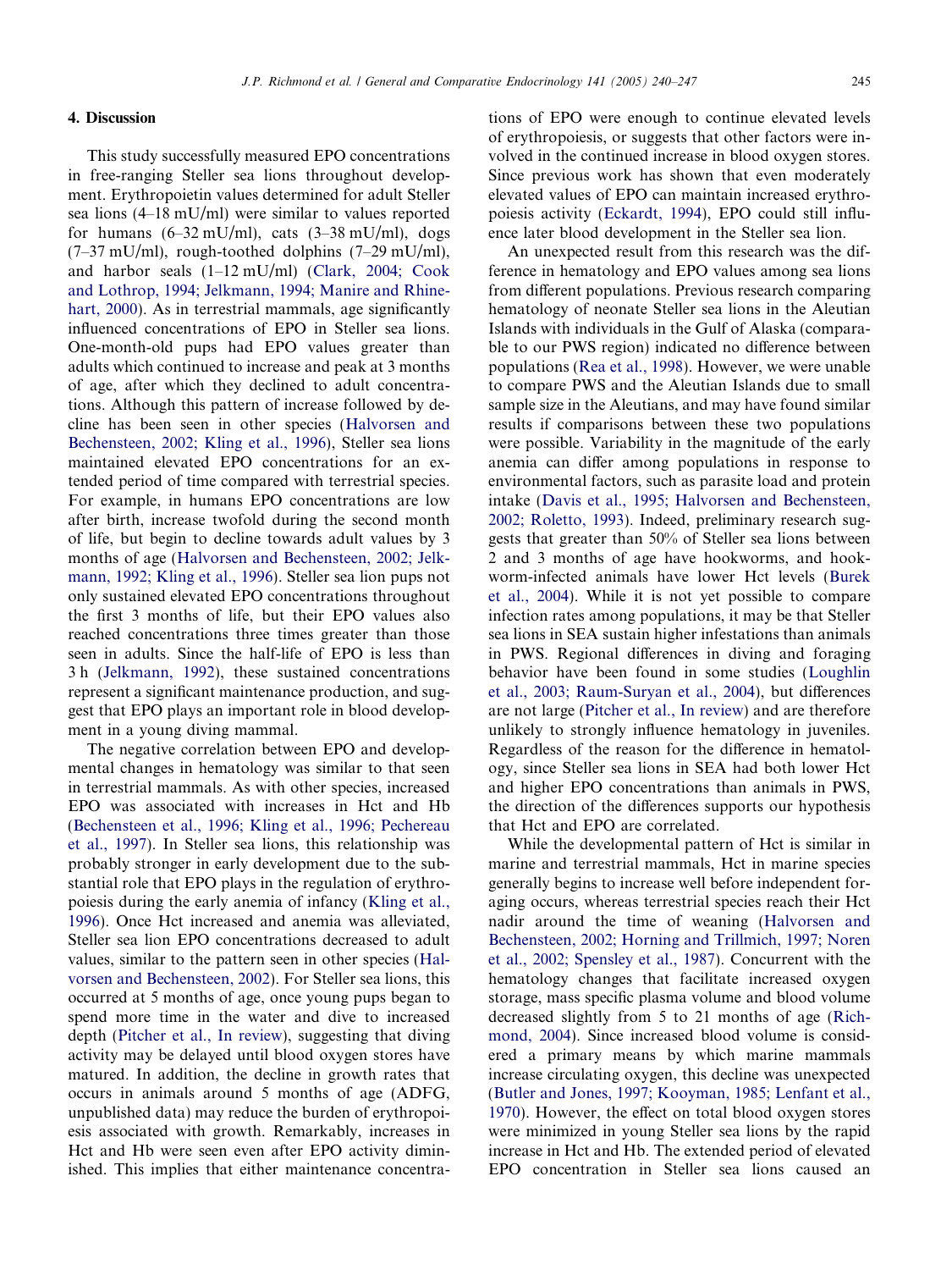<span id="page-6-0"></span>increase in Hct that enhanced their blood oxygen storage capacity to help support diving activity. Thus EPO, through its effect on Hct and Hb, appears to play an important role in the development of dive capacity.

When other hematology parameters were considered, a mechanism by which EPO could influence blood oxygen stores became apparent. When EPO was elevated, Hct, Hb, RBC, and MCHC values all increased while MCV decreased. This suggests that elevated EPO concentrations led to an increased RBC production resulting in a greater number of smaller immature cells in circulation [\(Jelkmann, 1992\)](#page-7-0). Even though the newly released cells were smaller, the increase in MCHC indicates that these new cells had an elevated Hb content, as might be expected for young diving animals facing new environmental and behavioral challenges requiring increased breath-hold ability.

Hematology values reported in this study fell within previously reported values for Steller sea lions and other otariids (Steller sea lion: [Castellini et al., 1993, 1996;](#page-7-0) [Lenfant et al., 1970; Rea et al., 1998](#page-7-0); Australian sea lion: [Needham et al., 1980;](#page-7-0) Fur seals: [Horning and Trillmich,](#page-7-0) [1997; Sepulveda et al., 1999](#page-7-0)), and the developmental pattern was similar to that observed in other marine and terrestrial species ([Noren et al., 2002; Rawson](#page-7-0) [et al., 1992; Roeder et al., 1990; Sepulveda et al., 1999;](#page-7-0) [Thorson and LeBoeuf, 1994\)](#page-7-0). Contrary to the findings here, some studies have not found age-related changes in MCHC [\(Horning and Trillmich, 1997; Mat](#page-7-0)[oth et al., 1971; Rietkerk et al., 1994\)](#page-7-0). This discrepancy may be a result of sampling interval since the timing of physiological anemia is highly variable among species ([Halvorsen and Bechensteen, 2002](#page-7-0)). In comparison to terrestrial mammals such as bears [\(Hellgren et al.,](#page-7-0) [1993\)](#page-7-0), Steller sea lions, like other diving mammals, tended to have fewer larger RBC with a greater Hb content.

In summary, marine mammals are limited in their aerobic dive capacity by the amount of oxygen they can store in blood, muscle, and lung (Butler and Jones, 1997; Kooyman, 1985). While adult Steller sea lions store more than half their oxygen reserves in their blood ([Richmond, 2004](#page-7-0)), neonatal sea lions are born with reduced blood oxygen storage capacity due to low Hct and Hb. This study has demonstrated that age-related increases in Hct and Hb are correlated with elevated concentrations of EPO, suggesting that EPO plays a role in the development of blood oxygen stores in marine mammals similar to observations in terrestrial mammals. The variation in hematological parameters among populations was unexpected, particularly as animals with the lowest Hct values were from SEA where the population is slightly increasing, while animals from PWS where numbers are declining had greater Hct values (Calkins et al., 1999; Sease et al., 2001). Future research into factors that can influence Hct such as parasite load and nutrient intake, including protein, iron, copper, and folic acid (Burns et al., 2004; Davis et al., 1995; Halvorsen and Bechensteen, 2002; Roletto, 1993), may help elucidate why these population differences occur.

#### Acknowledgments

This work would not be possible without the help of numerous people from the past and present Steller sea lion research teams of ADFG, NMML, and ASLC. We thank Michael Castellini for providing adult female serum samples. We appreciate Shannon Atkinson from ASLC, for use of laboratory facility for EPO sample analysis and helpful comments on the manuscript. We thank Cheryl Clark for her assistance with laboratory analysis and figure preparation. This research was made possible through funds provided by CIFAR (NA17RJ1224) and co-operative agreement between NOAA and ADFG (NA17FX1079). All research was conducted under Marine Mammal Protection Act Permits: No. 358-1564 (ADFG), No. 782-1532 (NMML), and 800-1664 (ASLC). Protocols were reviewed and approved by Institutional Animal Care and Use Committee at UAA (No. 2002Burns02) and ADFG–DWC (03-2002).

## References

- Batschelet, E., 1981. Circular Statistics in Biology. Academic Press, London, UK.
- Bechensteen, A.G., Halvorsen, S., Haga, P., Cotes, P.M., Liestol, K., 1996. Erythropoietin (Epo), protein and iron supplementation and the prevention of anemia of prematurity: effects on serum immunoreactive Epo, growth and protein and iron metabolism. Acta Paediatr. 85, 490–495.
- Burns, J.M., Clark, C.A., Richmond, J.P., 2004. The impact of lactation strategy on physiological development of juvenile marine mammals: implications for the transition to independent foraging. Inter. Cong. Ser. 1275, 341–350.
- Burns, J.M., Castellini, M.A., 1996. Physiological and behavioural determinants of the aerobic dive limit in Weddell seal (Leptonychotes weddellii) pups. J. Comp. Physiol. 166, 473–483.
- Burek, K.A, Beckmen, K.B., Gelatt, T., Morado, F., Nadler, S., 2004. Hookworms in Steller sea lions (Eumetopias jubatus) in Alaska. In: Alaska Sea Grant Symposium ''Sea Lions of the World.'' Anchorage, AK.
- Butler, P.J., Jones, D.R., 1997. Physiology of diving of birds and mammals. Physiol. Rev. 77, 837–899.
- Calkins, D.G., Pitcher, K.W., 1982. Population assessment, ecology and trophic relationships of Steller sea lions in the Gulf of Alaska. U.S. Department of Commerce and U.S. Department of Interior. Environmental Assessment of the Alaska Continental Shelf, vol. 19, pp. 447–546.
- Calkins, D.G., McAllister, D.C., Pitcher, K.W., Pendleton, G.W., 1999. Steller sea lion status and trend abundance in Southeast Alaska: 1979–1997. Mar. Mamm. Sci. 15, 462–477.
- Castellini, J.M., Meiselman, H.J., Castellini, M.A., 1996. Understanding and interpreting hematocrit measurements in pinnipeds. Mar. Mamm. Sci. 12, 251–264.